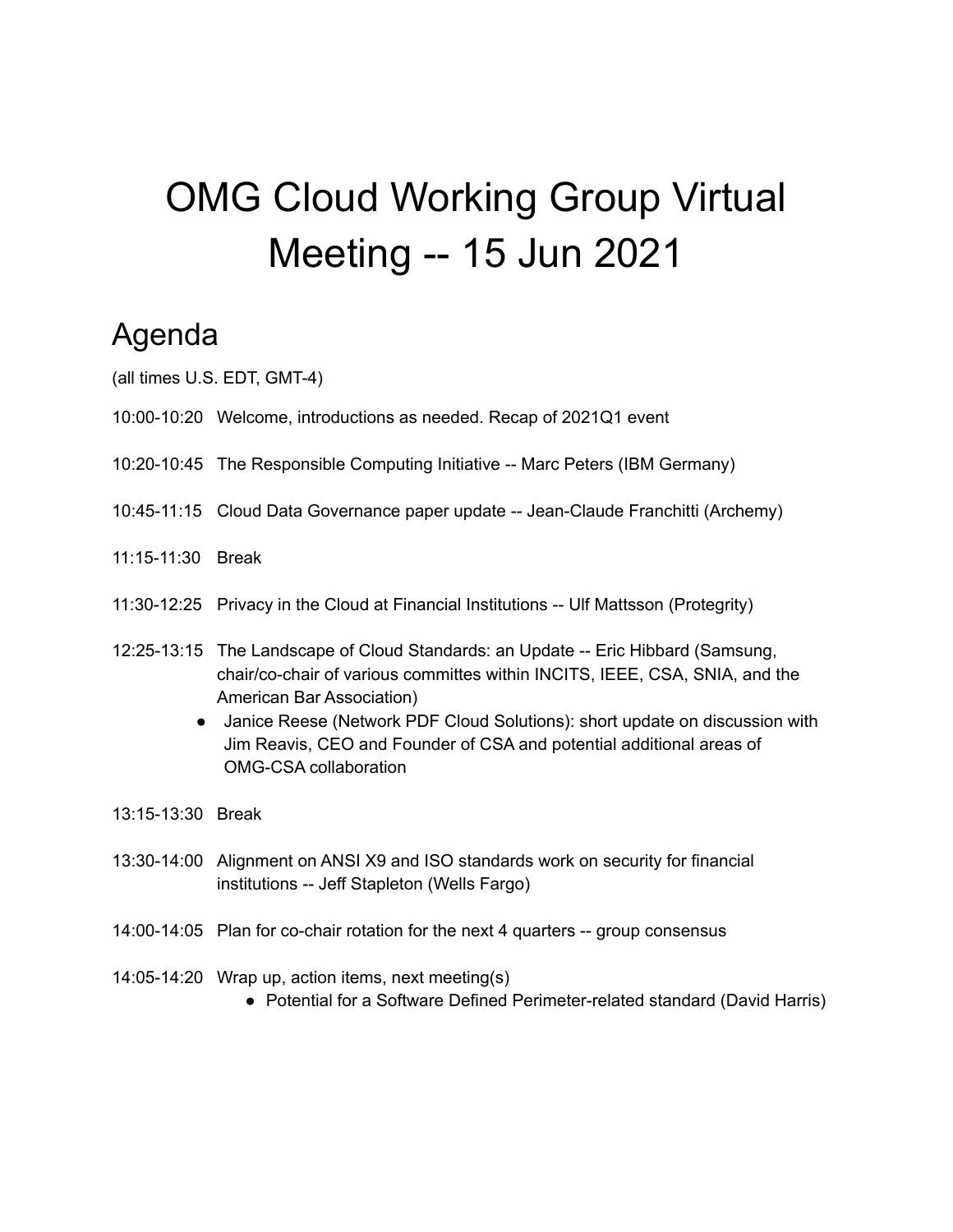# 1. Attendees

The meeting was attended by 11 people, listed below.

| <b>Badge</b> | <b>Name</b>               | <b>Company</b>                     | <b>Email</b>                     |
|--------------|---------------------------|------------------------------------|----------------------------------|
|              | Eric Aquaronne            | <b>IBM</b>                         |                                  |
| 493          | Claude Baudoin            | cébé IT & Knowledge Mgt            | cbaudoin@cebe-itkm.com           |
|              | Jyoti Chawla              | <b>IBM</b>                         |                                  |
|              | Jean-Claude<br>Franchitti | Archemy                            | jcf@archemy.com                  |
|              | Eric Hibbard              | Samsung / Cloud Sec. Alliance      | eric.hibbard@gmail.com           |
|              | Shamun Mahmud             | <b>Cloud Security Alliance</b>     | smahmud@cloudsecurityalliance.or |
|              | Ulf Mattsson              | Protegrity                         | ulf.mattsson@protegrity.com      |
|              | <b>Marc Peters</b>        | <b>IBM</b>                         | marc.peters@de.ibm.com           |
|              | Janice Reese              | <b>Network PDF Cloud Solutions</b> | janice@networkpdf.com            |
|              | Lisa Schenkewitz          | <b>IBM</b>                         | schenkew@us.ibm.com              |
| 68255        | <b>Phillip Tindall</b>    | Objective Interface Systems        |                                  |

## 2. Document Numbers

Documents issued since last meeting or during this meeting.

| <b>Document No</b> | <b>Title</b>                                                          | <b>Author</b>          |
|--------------------|-----------------------------------------------------------------------|------------------------|
| mars/21-06-03      | Cloud Working Group Update to MARS PTF                                | Claude Baudoin         |
| cwg/21-06-01       | Responsible Computing Initiative                                      | Marc Peters            |
| cwg/21-06-02       | Privacy in the Cloud at Financial Institutions                        | <b>Ulf Mattson</b>     |
| cwg/21-06-03       | <b>Practical Guide to Cloud Data Governance</b><br>Development Update | Jean-Claude Franchitti |
| cwg/21-06-04       | <b>Cloud Security Standards Landscape</b>                             | Eric Hibbard           |
| gov/21-06-07       | X9F4 Cybersecurity and Cryptographic Solutions                        | Jeff Stapleton         |
| $cwq/21$ -xx-xx    | Notes from Virtual CWG Meeting, 24 Mar 2021                           | Claude Baudoin         |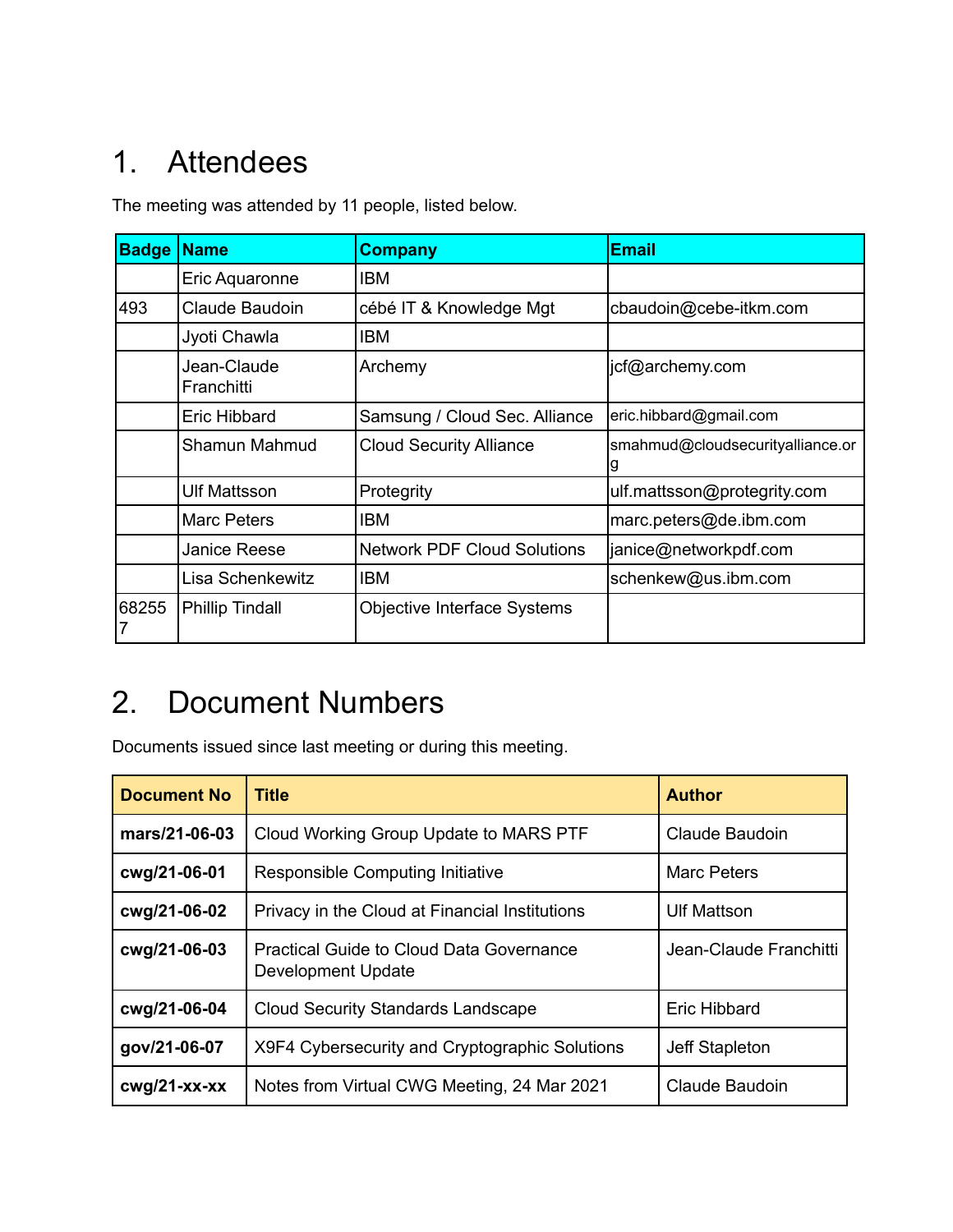**cwg/21-09-01** Notes from Virtual CWG Meeting, 15 Jun 2021 Claude Baudoin

# 3. Meeting Notes

Claude Baudoin reviewed the agenda.

Round of itroductions.

Key points from the March 24 (Q1) meeting:

- "Security, Privacy and Technology in the Cloud: Understanding the Evolving Global Legal Landscape" -- Jordan Fischer, Esq. (Beckage)
- Update on Cloud Security Alliance Work -- Shamun Mahmud (CSA)
- X9.125 standard on cloud quidance to financial institutions (Sandra Lambert, ANSI X9)
- Cloud Data Governance Discussion Paper Plan -- J.C. Franchitti (Archemy)
- XaaS Discussion -- Karolyn Schalk (IBM)

#### *3.1. The Responsible Computing Initiative -- Marc Peters (IBM Germany)*

Slides are...

Discussion with other groups such as IEEE

OMG as pub channel in some cases (marketing collateral, discussion papers, standards). It should not be IBM-branded, which some companies are concerned about.

#### *3.2. Cloud Data Governance paper update -- Jean-Claude Franchitti (Archemy)*

Slides

Some difficulty getting people to find the time to contribute their sections, esp. Sections 6 and 7. Inviting authors to join the LinkedIn group and ask for contributions if needed. LI [CWG](https://www.linkedin.com/groups/3841459/) grp

Next deadline is Nov. 8 for the Q4 meeting if we can't be ready for Q3, although the four-week rule is not strictly compulsory fr discussion papers..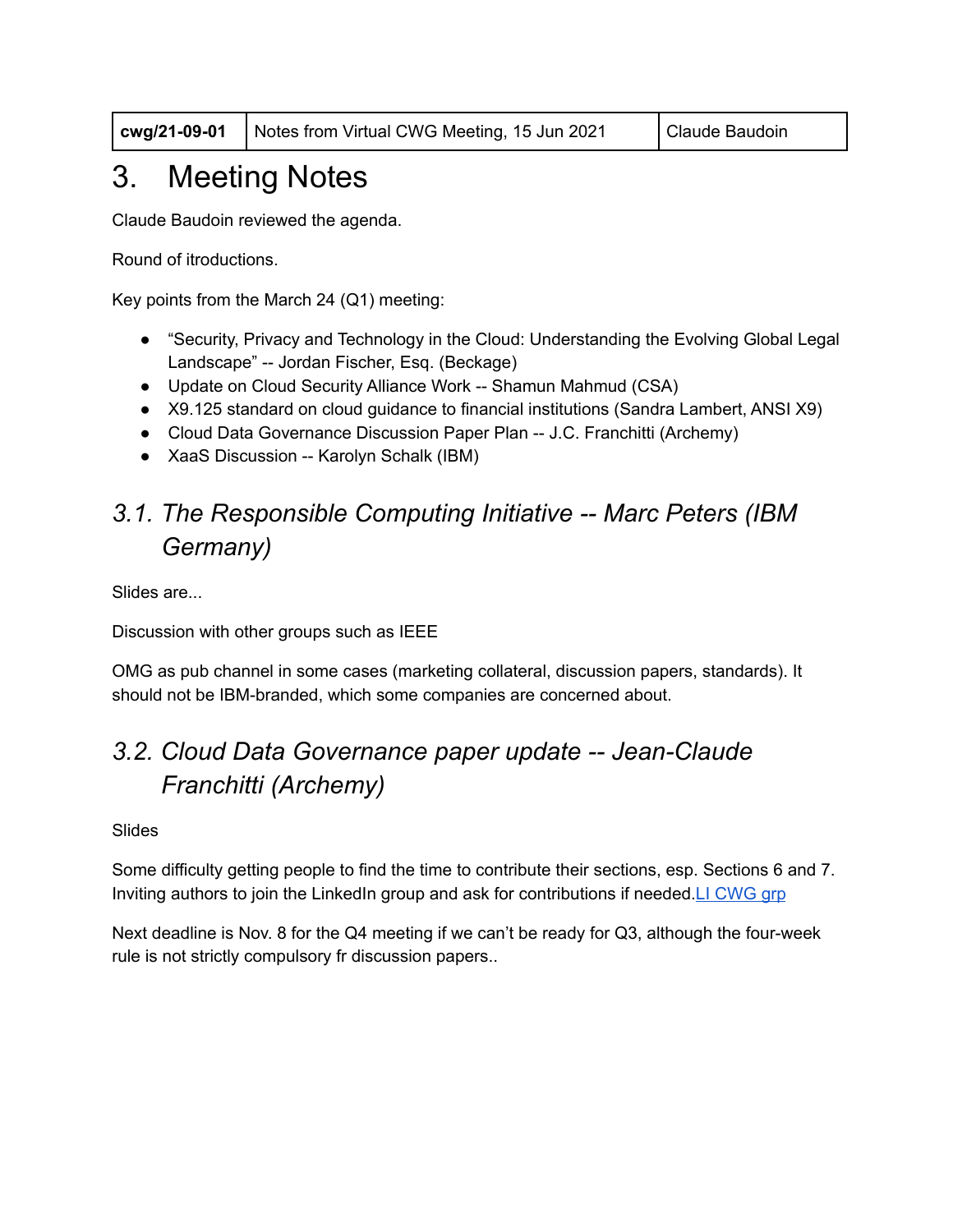#### *3.3. Privacy in the Cloud at Financial Institutions -- Ulf Mattsson (Protegrity)*

Ulf prepared extensive information that does not fit the 45-minute format, and Claude asked him to select a smaller number of slides to present today. However, the full slide set is on the OMG server as document cwg/21-06-01. We are looking into a longer seminar (two hours) during the Q3 meeting. This covers a lot of ground, and is not restricted to financial institutions.

#### *3.4. The Landscape of Cloud Standards: an Update -- Eric Hibbard (Samsung)*

X

#### *3.5. Plan for co-chair rotation for the next 4 quarters*

Seeking group consensus to confirm the following plan. Following Karolyn Schalk's retirement from IBM -- subject to any subsequent vote the group may care to entertain:

| <b>Jan.-May 2021</b>     | June-Dec. 2021 (through Q4<br>mtg)  | Dec. 2021-June 2022 (through Q2<br>m(g) |
|--------------------------|-------------------------------------|-----------------------------------------|
| Claude Baudoin<br>(cébé) | Claude Baudoin (cébé)               | Claude Baudoin (cébé)                   |
| Karolyn Schalk (IBM)     | Lisa Schenkewitz (IBM)              | Jyoti Chawla (IBM)                      |
| Dave Harris (Boeing)     | Dave Harris (IT Value Acceleration) | Dave Harris (IT Value Acceleration)     |

#### *3.6. Roadmap and Pre-Planning of Q3 Meeting*

Potential deliverables:

- Any existing papers to revise?
- David Harris' proposal regarding SDP?
- Glossary of XaaS technologies and applications?
- Standard CSA template (Claude)

The 2020Q3 meeting will be the week of Sep. 27 to Oct. 1, and may be hybrid, with an in-person meeting in Burlingame, Calif. (next to San Francisco airport)

Future speakers:

● Bruce Speyer, Texas Dept of Information Resources -- September?